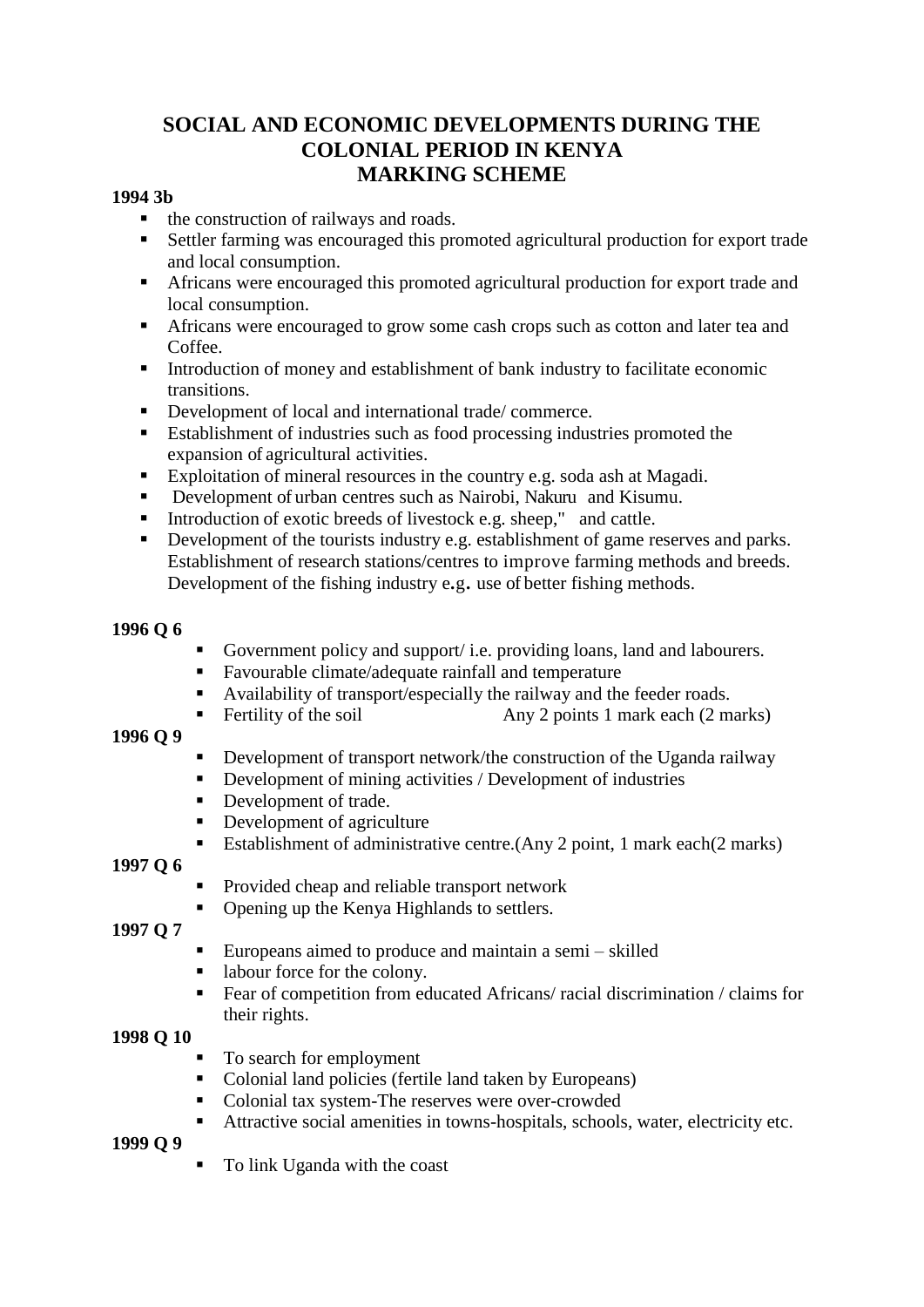- To provide quick, safe and convenient means of transport for government
- administrators/ troops
- Open up Kenya for economic development/ to stop slave trade/ promote
- lifetime trade  $\frac{1}{2}$  (Any 2 points, 1 mrk) ( 2 marks)

- To provide security
- To promote unity and a sense of belonging among members
- To cater for the basic needs of the members (Any 1 point, 1 mrk)(1 mrk)

#### **2000 Q 9**

- Provide efficient railway transport connecting the coast and the interior
- Alienation of the white highlands for European settlement
- Advertising the availability of free land in Kenya in foreign newspapers
- Loans
- **Security**

### **2000 Q 11**

- Taking head count of those who were supposed to love in urban centers
- **Enacting strict rules about migrations into urban centers/ creation of African** reform
- Ensuring that only those who had specific activities to undertake in the urban centers lived there
- Introducing Kipande system Any 2 points, 1 mark ( 2 marks)

### **2000 Q 12**

- To teach Africans basic literacy and numeracy skills
- To teach Africans better farming methods
- To train Africans catechists
- To teach Africans basic technical skills
- Civilize, better methods of hygiene (Any 2 points, 1 mark) (2 marks)

#### **2001 Q 8**

- By alienating Africa land though signing treaties
- By forceful occupation of African land
- Through legislation that allowed European to buy/ lease land
- Land bought cheaply by the Europeans  $\hat{A}$  (Any 2 points, 1 mark ( 2 marks)

### **2002 Q 6**

- Europeans wanted to continue getting cheap African labour for their farms
- To avoid competition by African farmers
- To control the spread of disease and pests from African farms. 1mark

### **2002 Q 8**

- African cultural practices and beliefs were incorporated into the Christian colonial period.
- Gave African clergy leadership opportunities in the church
- $\blacksquare$  More African were trained as clergy
- Accelerated the spread of Christianity
- Led to the establishment of independent schools
- Led to the formation Nationalism. Any 1 point,  $= 1$  mark
- **2002 Q 9**
- Unemployment led to poverty
- Low morality e.g. prostitution
- Increase in crime
- Development of shanties/slums
- Congestion leading to epidemics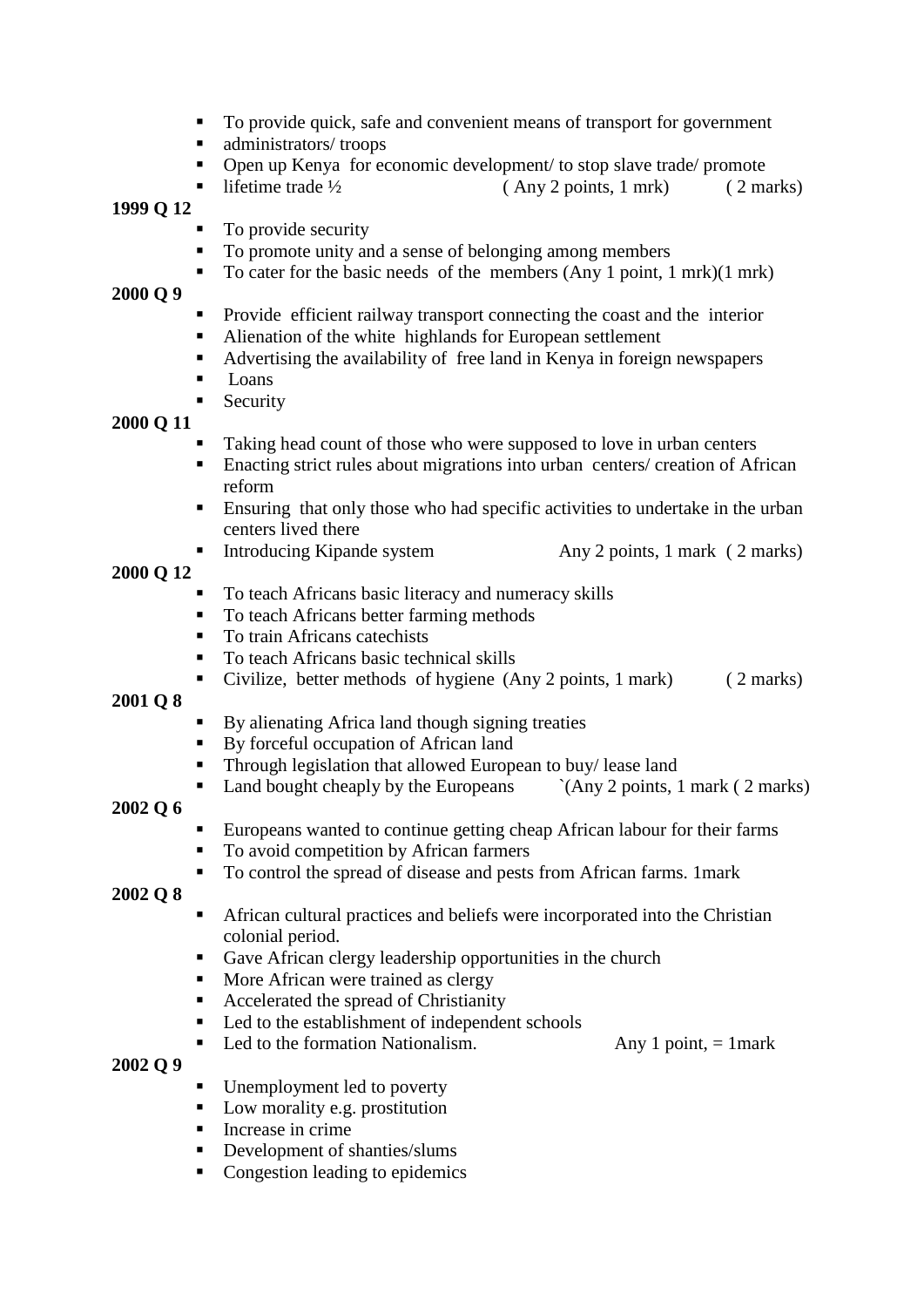- $\blacksquare$  Break up of family set up
- Development of the Kipande system
- Deprived rural areas of manpower/negligence of agriculture 2marks

- Setting aside the white highlands for European settlement deprived the Africans of rich agricultural land.
- Confining Africans to the reserves created shortage of land for farming due to overcrowding.
- Declaring some of the land as crown land denied the African the access to its use.  $\Delta$ ny 2 x 1 = (2marks)

# **2004 Q 9**

- Creation of African reserves led to overcrowding forcing Africans to work in the settler farms.
- Declaring some of lands as crown lands denying the Africans the access of its use ( 1 mark)

# **2005 Q 19**

- To facilitate the movement of the troops to suppress resistances/pacification.
- To transport the administrators into the interior for effective control of British East Africa.
- To promote the development of legitimate trade/Abolish slave trade
- To transport goods from interior to the coast (raw material) and manufactured goods from the coast.
- The British wanted to exploit the resources in the interior

Any  $3x1 = (3 marks)$ 

(b)

- It led to the emergence of towns along the railway line e.g. Voi, Nairobi.
- It enabled people to travel to and from the interior to different destinations easily.
- It encouraged the construction of feeder roads thus improving transportation in the interior.
- It led to land alienation and establishment of settler plantations where different cash crops were grown/Displacement
- It stimulated both internal and external trade./Development of trade.
- It led to the Indian Coolies settling in Kenya/Introduction of India
- It led to employment opportunities to many people in Kenya.
- It provided revenue for the government.
- It made it possible for the missionaries to spread Christianity into the interior/Led to opening of interior.
- It enabled the government to administer more effectively /colonists.
- It led to the alteration of the Kenya –Uganda branch  $6x2=12$ marks.

### **2006 Q 11**

- Forced recruitment/ conscription/ Denying African rights/ growing crops
- Though introduction of Kipande system
- Creation of African reserves
- Through introduction of taxation by the British government ( $2 \times 1 = 2$  marks)

### **2007 Q 10**

- Small scale farming was practiced
- Africans mainly grew foods
- Traditional methods of farming were used .  $2x1 = 2$  marks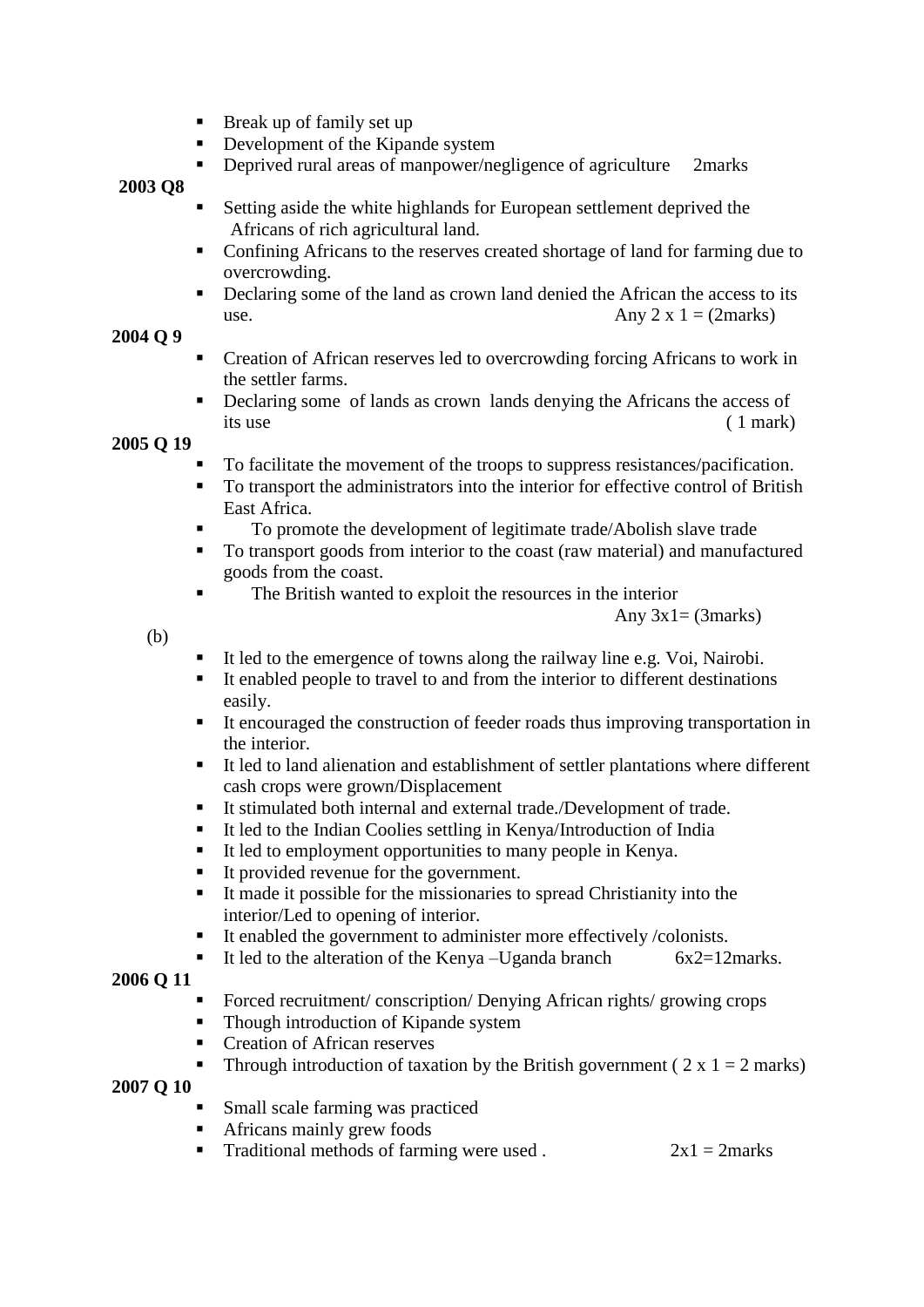- Governor Northey saw the need to develop the highlands to meet administrative costs.
- The British industries needed cheap raw materials
- They thought the area had no occupants/was empty land.
- The government wanted to make the protectorate economically viable
- In order to control further influx of Asians into the protectorate 3marks.
- Africans who lost their land became poor.
- The displaced Africans were confined to Native Reserves thus leading to congestion/over use of land.
- May Africans became squatters and lived in misery and hopelessness.
- The landless were to supply labour in setter farms for wages in order to pay taxes.
- The displaced Africans were forced to move to towns to look for employment.
- The movement to towns by the displaced African was disrupted.
- The traditional Social-Economic set-up of the African was disrupted.
- Loss of land led to bitterness and made Africans later to form political organizations to demand for their land. (5marks)

#### **2008 Q 8**

- They were attracted by social amenities.
- Towns offered higher job prospects/better wages.
- Many Africans found themselves in over crowded reserves/land alienation.
- In order to escape hut tax/forced labour.
- Some Africans wanted to open up businesses in towns. ( $2x1 = 2$  marks)

#### **2008 Q 9**

- They demanded equal rights with the whites.
- They wanted to own land in the Kenyan highlands.
- They opposed restrictions on their migration into Kenya (1 mark)

#### **2008 Q 19**

- To carry out farming in order to meet the administration of the colony.
- The climate of the white highlands was suitable for white settlement.
- The whites would be loyal to the colonial government as opposed to the Africans.
- There were large tracts of seemingly unutilized land.
- The settlers were to carry out farming in order to produce goods to be transported by the railway. This would help meet the cost of maintaining the railways.
- The government did not want the Asians to take control of the colony.

(3 marks)

- They were subjected to constant raids by the African whose land had been alienated.
- They had inadequate labour force as many Africans refused to work for them.
- The settlers lacked essential agricultural skills as many had not practiced farming before.
- They were not familiar with the seasons and therefore could not predict when and what to plant.
- They had inadequate capital to invest in farming.
- They were unable to market their produce during the world wars.